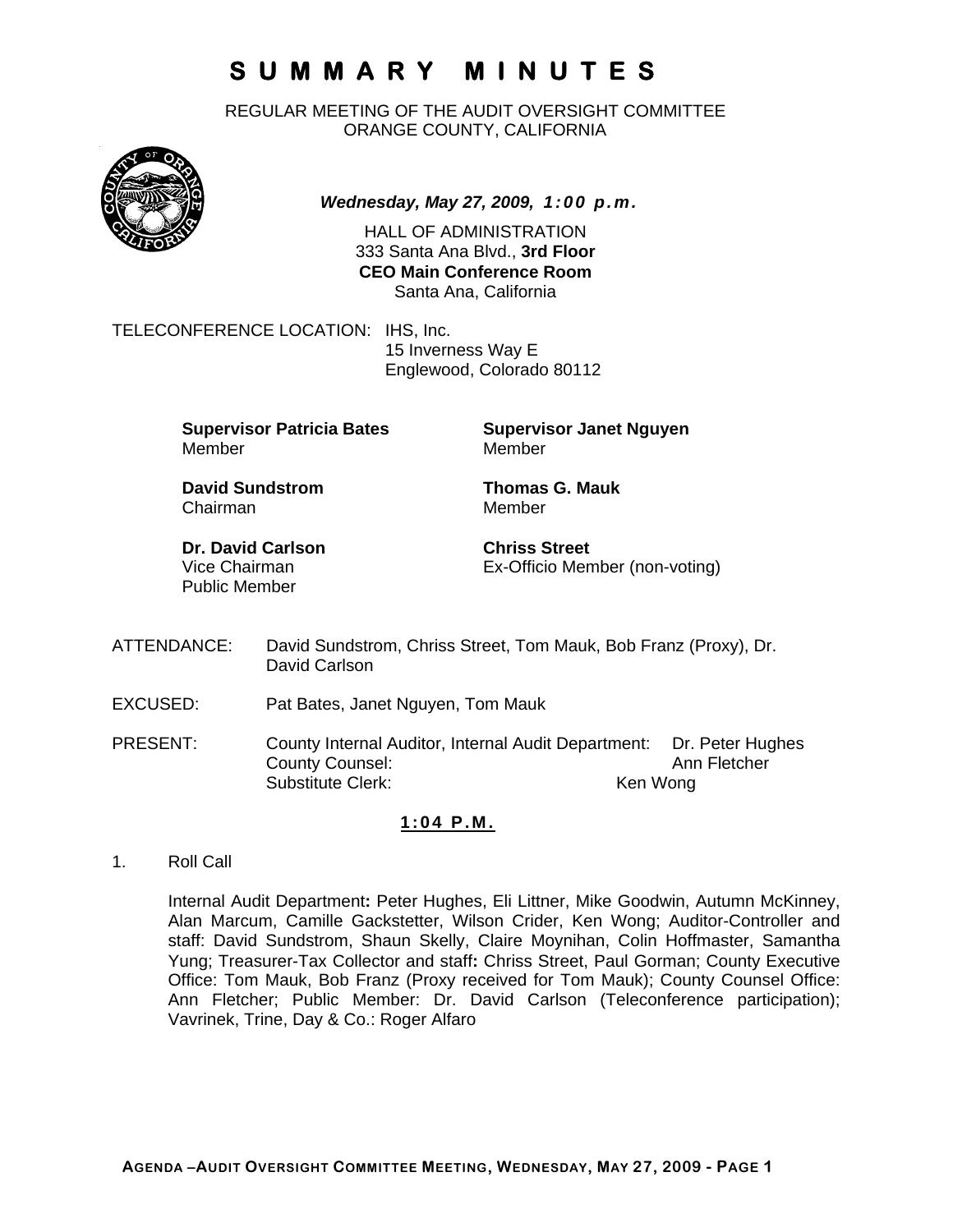2. Approve Audit Oversight Committee Minutes of March 25, 2009

VOTE: Motion-Franz (proxy for Mauk), Second-Carlson, Sundstrom-Yes, Bates-Excused, Nguyen-Excused **Approved** 

### NOTE: Subsequent to adjournment, Ann Fletcher stated to Eli Littner that she was not in attendance for the March 25, 2009 meeting and Ben DeMayo was in attendance for the County Counsel Office. This was corrected in the minutes of March 25, 2009.

3. Receive Status of the Structured Investment Vehicles (SIV) Held in the County's Investment Pool (continued from AOC 9/17/08, Item 6, 5/29/08, Item 5, 2/28/08, Items 6 and 8, 12/11/09, Item 3, 3/25/09, Item 4)

#### **No reportable action taken.**

Mr. Street and Mr. Gorman entered meeting at 1:32 p.m.

Mr. Paul Gorman provided a hand out and status of the SIVs. Dr. Carlson received a faxed copy of the hand out. Mr. Gorman summarized the narrative portion on the second page of the hand out. Mr. Gorman stated that the third page of the handout compared the recovery amounts reported by the receiver and the County. Mr. Gorman further stated that the recovery amounts from the receiver were reported through notices as opposed to financial statements.

Mr. Sundstrom inquired on setting a lower price and difference for basis points. Mr. Street stated that there were no immediate plans to liquidate the investment. Mr. Street further stated that it would be better to ride out the recovery. Mr. Sundstrom stated that as the Chair of the County Treasury Oversight Committee, he wants to validate this course of action. Mr. Sundstrom further stated that if the investment does not comply with the County's Investment Policy Statement then it was important for the Treasury Oversight Committee to approve the holding. Mr. Sundstrom also stated that the investment was composed of a lot of AAA and AA rated investments and a calculation of the investment's credit rating disclosed the rating slightly below AA.

Dr. Carlson inquired on the range of loss for the investment. Mr. Street stated that the plan was to hold the investment and anticipates the financial position over time would become more favorable with a higher recovery rate. Mr. Sundstrom stated that a recent open auction of the investment disclosed the carrying value for the investment was approximately close to the market value.

Mr. Franz inquired on the outcome of the expired one year notes. Mr. Gorman stated that the notes would roll over. Mr. Franz stated that one option was to sell the investments at market value.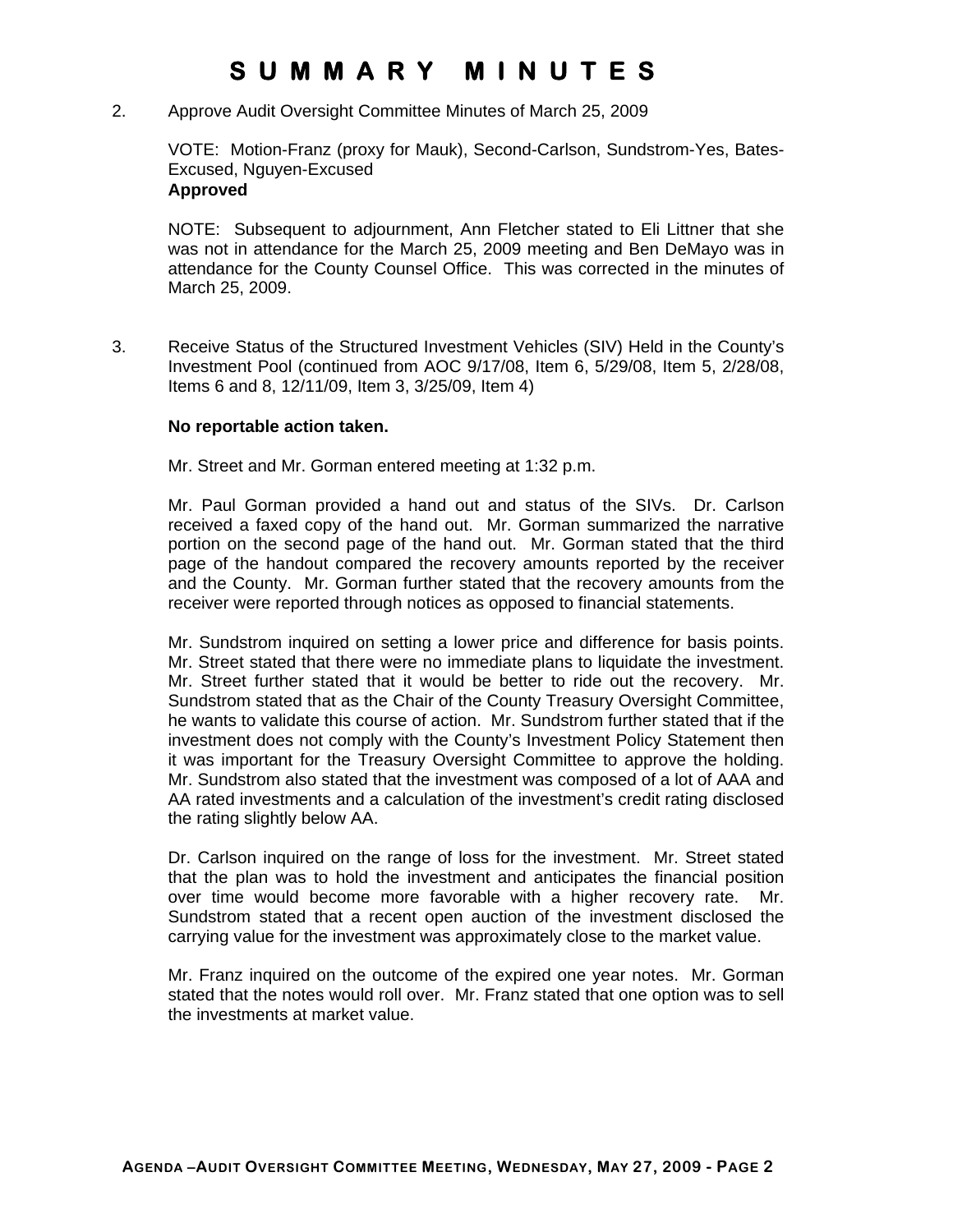4. Oral status of Internal Audit Department response to Grand Jury Report, "Guardian of Last Resort" **No reportable action taken.** 

Dr. Hughes stated that the Grand Jury's report on the Public Administrator/Public Guardian's office included a series of recommendations pursuant to the Penal Code. Dr. Hughes further stated that responses to the recommendations were due to the presiding judge. Dr. Hughes stated that one recommendation stated the Internal Audit Department should conduct a review for the existence of pension spiking practices at PA/PG and other County departments. Dr. Hughes stated that he discussed the issue with members of the AOC and certain members of the Board and the audit was included within the proposed audit plan for the upcoming fiscal year.

Dr. Carlson inquired on the approval process for promotions. Mr. Sundstrom responded that the authority for promotion rested with the elected official for that department.

Dr. Carlson inquired on what the audit scope would cover. Dr. Hughes stated that a survey could be conducted on process for authorizing appointments, promotions, and setting salaries. Mr. Sundstrom stated that pension spiking exists and cited two instances at the Probation Department. Mr. Sundstrom suggested measuring the occurrences. Dr. Hughes stated it was important to understand the questionable practices, whether there was a large pension impact, and if promoted individuals met the qualifications. Dr. Hughes further stated that the audit may conclude remedial action would be required to enforce or set new policies.

Dr. Carlson inquired on whether the subject was part of the legitimate scope of the Internal Audit Department and Audit Oversight Committee. Mr. Sundstrom inquired on whether the subject should be pursued prior to responding to the Grand Jury recommendations.

Dr. Hughes stated that the issue was not identified in the risk assessment process but outside the process. Dr. Hughes stated that the topic was reported in the local newspapers and revealed an impact to the taxpayers of an unfunded lifetime pension increase of \$1,500,000 for just one employee. Dr. Hughes stated that the magnititute of this one management decision was such to warrant an audit. He believes the audit would be a quick engagement and not bump other audits.

Mr. Sundstrom stated that a survey could be completed quickly. Mr. Sundstrom further stated that the survey could examine retirements in the last three years and whether pension spikes occurred. Mr. Sundstrom suggested that Ray Stephens from his office could provide the information.

Mr. Franz stated the recommendation requests responses from multiple groups and the Internal Audit Department should coordinate their response with the CEO and Human Resources Department. Mr. Franz stated that the Human Resources Department has examined a couple of the items in the Grand Jury report regarding pension spiking.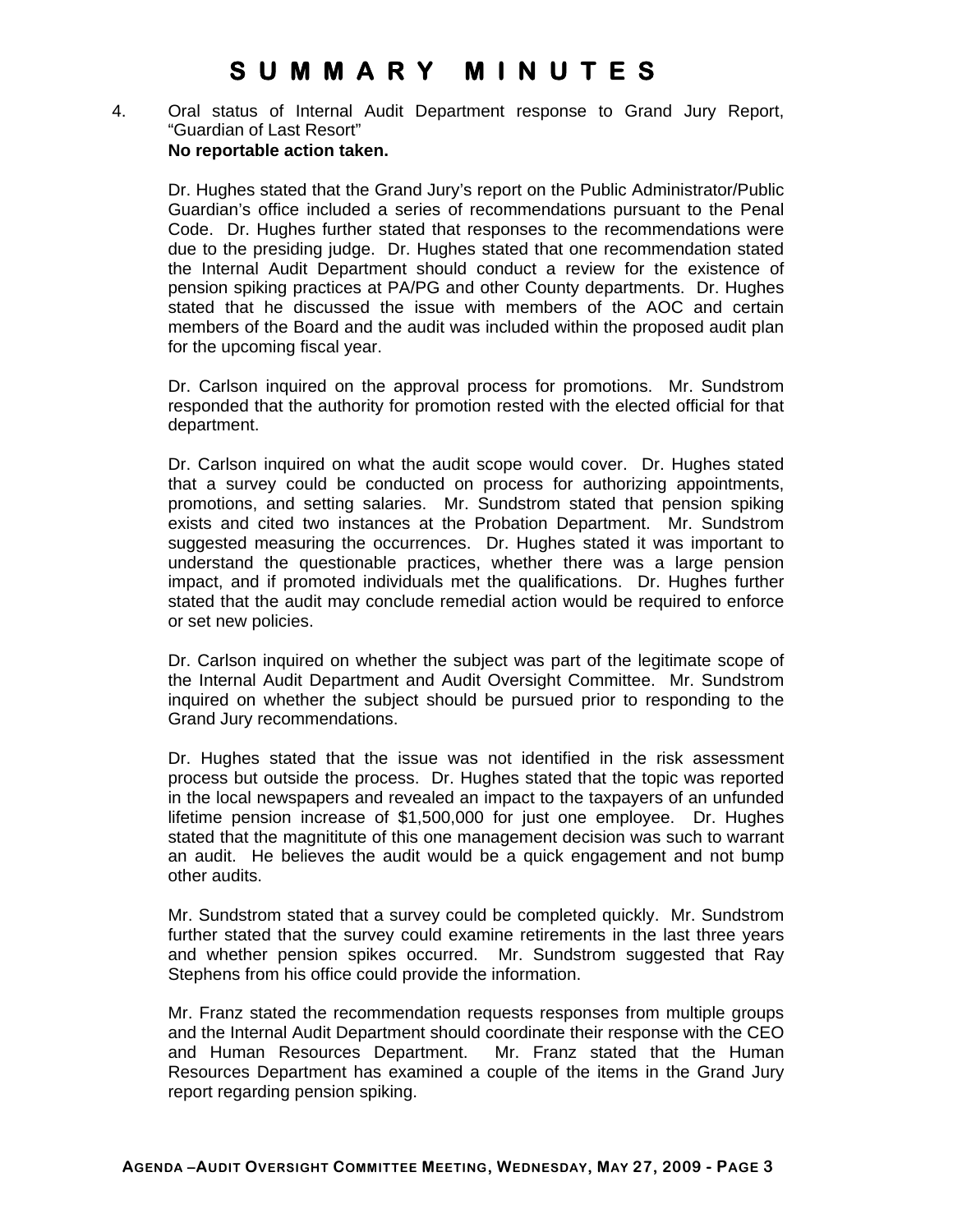5. Approve Annual Audit Plan for Fiscal Year 2009/2010 VOTE: Motion-Franz (proxy for Mauk), Second-Sundstrom, Yes-Carlson, Bates-Excused, Nguyen-Excused **Approved with the removal of Audit of Treasurer-Tax Collector SIV Sales** 

**and Proceeds (Item No. 6 on page 6).** 

Dr. Hughes presented the draft annual audit plan and asked for comments.

Mr. Franz inquired on whether the amount noted in the Audit Plan for Countywide Wire Transfers of \$22 billion was correct. Mr. Goodwin stated yes it was and that there were a variety of County processes involving wire transfers and the dollar amount stated in the draft annual audit plan was greater than what was initially identified.

Mr. Franz requested clarification on the audit of the Treasurer-Tax Collector SIV Sales and Proceeds. Mr. Marcum stated that one of the offices for Board of Supervisors requested a review of how the transaction was handled. Mr. Franz inquired on the budgeted hours for the assignment. Mr. Marcum stated that the audit would include examining the documentation related to the sale. Mr. Franz stated that the Treasurer's Office was on top of things regarding the timing of the sale. Dr. Hughes stated that the topic was sensitive due to the media reports and the audit would consist of the fundamentals for booking the transaction and related support. Mr. Franz inquired on whether the audit would determine whether the transaction was recorded correctly. Mr. Sundstrom inquired on how the audit would specifically address the issue. Mr. Sundstrom stated that his office already looks at this. Dr. Hughes asked whether the Auditor-Controller's office performed the review on a sample basis or all sales. Dr. Hughes also asked whether the Auditor-Controller's office would agree to perform an agreed upon procedures assignment on the topic. Mr. Sundstrom agreed to conduct a specific review of this transaction and clearly report on it in his upcoming audit so as to address it in enough detail to accomplish what Dr. Hughes was intending to do. Dr. Hughes stated that the audit would be dropped from the Internal Audit Department's 09/10 audit plan with this commitment from Mr. Sundstrom.

Mr. Sundstrom expressed his appreciation for the proposed information technology audits and complimented the selection to audit the CAPS+ Implementation Controls over HR/Payroll Systems. Mr. Sundstrom stated the County should keep as much as possible in house for the audit. Ms. McKinney stated that she met with Larry McCabe to discuss the controls over the HR/Payroll Systems implementation. Ms. McKinney further stated that internal validation procedures were completed. Dr. Hughes stated that the Internal Audit Department planned to prepare a matrix showing the levels of internal and external review to determine whether any gaps existed requiring the Internal Audit Department to participate in the validation process.

Mr. Sundstrom stated that the HR/Payroll Systems would be implemented over 18 months by the same company that was implementing the financial system. Mr. Sundstrom cited that the go-live date for the financial system was close and did not expect any hiccups as experienced by other entities.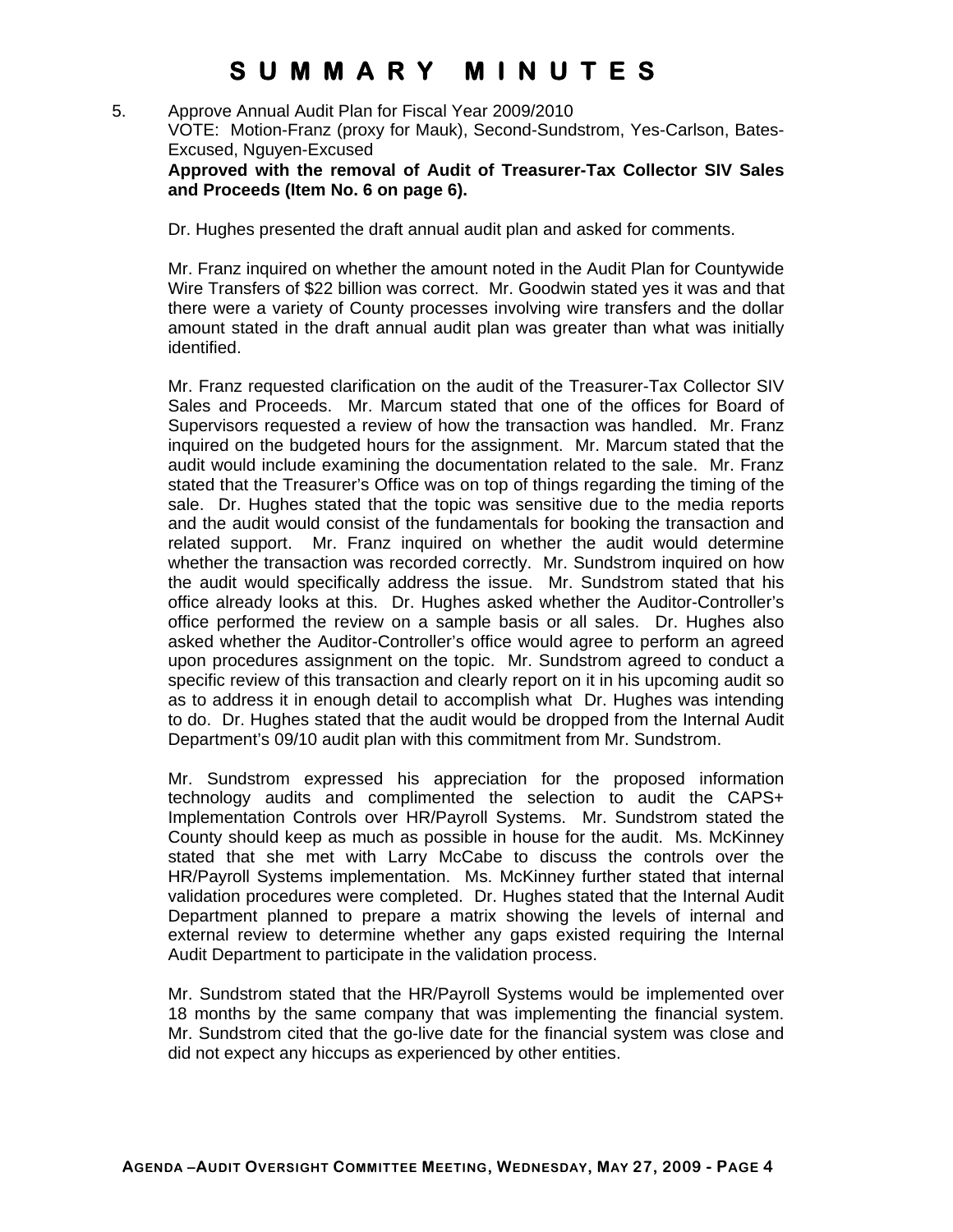Dr. Carlson asked whether the implementation process was operating as it should. Ms. McKinney responded that the review of the financial implementation process disclosed project management controls and a sufficient number of people to reduce the risk of misrepresenting the status of the project. Ms. McKinney added that the existing controls had two levels of defense against misrepresenting the project status and another review by the Internal Audit Department would be a third level of defense. Mr. Sundstrom stated that the implementation process for the financial system included a fit gap analysis and contained over 200 highly detailed deliverables for the contractor. Mr. Sundstrom further stated that the implementation contract was a fixed fee and the contractor would not get paid until deliverables were met. Mr. Sundstrom stated that the contractor stands to lose more money than the County and accountability existed at the task level. Dr. Hughes stated that the task list showed a name and title for easy review. Mr. Sundstrom stated that the same company developed and engaged to implement the new system.

6. Receive and file Fraud Hotline Summary Report for the period Calendar Year 2008

VOTE: Motion-Carlson, Second-Franz (proxy for Mauk), Sundstrom-Yes, Bates-Excused, Nguyen-Excused

### **Received and filed.**

Dr. Hughes stated that analysis was prepared in response to questions from Supervisor Nguyen at the prior meeting. Dr. Hughes further stated that the analysis disclosed only 5% of the hotline calls were received during non-business hours and 95% contacts were received during business hours through e-mail, telephone calls and walk-in appointment with the Internal Audit Department and that virtually none of the hotline calls were received during the weekend.

Dr. Hughes stated that the volume of calls was increasing due to the consolidation of County business functions and layoffs. Dr. Hughes added that the Internal Audit Department was working with other departments to analyze internal controls during the layoff process. Dr. Hughes stated that departments don't want to remove key personnel without assessing the effect of layoffs. Dr. Hughes stated that three lines of defense exist in the county whenever an employee has a concern over the conduct of the county: first they can meet with the employee's immediate supervisor; next they can meet with the department head, and as a last resort they can meet with the Internal Audit Department if remedies were not adequate. Dr. Hughes stated that ethics training was provided at the larger county agencies as well as at the County Leadership Academy. Dr. Hughes stated he has and will also provide training on ethics when requested.

Mr. Sundstrom asked if there was a recommendation to discontinue use of the vendor to process hotline calls during non-business hours. Dr. Hughes responded that his recommendation was to continue using the external vendor to ensure coverage. Dr. Hughes added that the vendor fee is \$3,000 per year and the Internal Audit Department approved of the reporting format from the vendor. Dr. Hughes added that the vendor had delivered as contracted.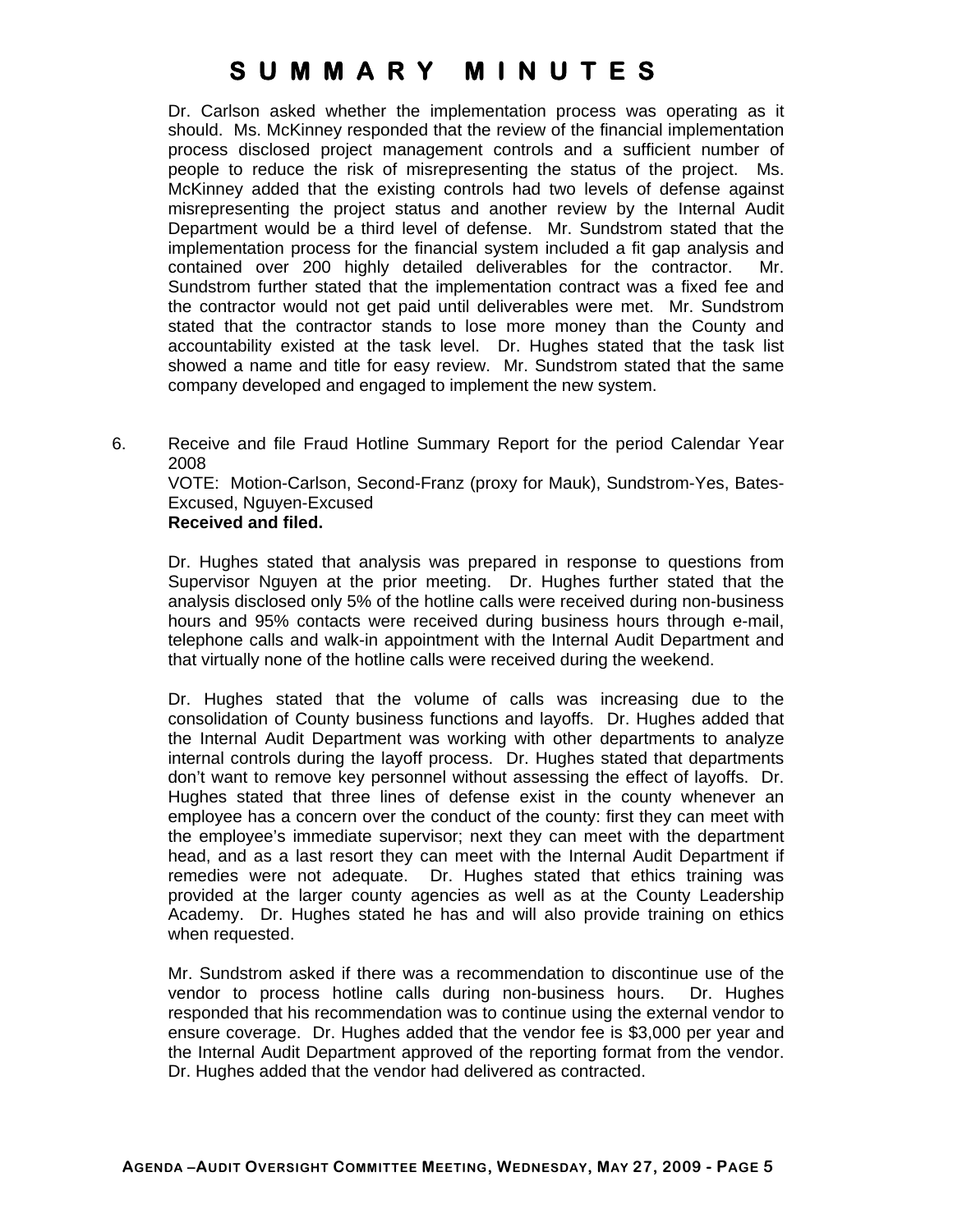7. Discuss Audit Oversight Committee Checklists for Self-Evaluation, Compliance and Review Calendar and direct staff

#### **Directed staff to distribute to committee for comment**

Dr. Hughes stated that the Checklists for Self-Evaluation, Compliance and Review Calendar were in response to questions raised during the orientation for Supervisors Bates and Nguyen. The checklists were "Cliff Notes" for quick reference on audits and managing risk for the Board and AOC. The checklists include research materials from an association of government audits and best practices for oversight committees based upon a survey of governmental entities. Dr. Hughes further stated that effective practices were not one size fits all and government agencies need to fit their specific particulars. Dr. Hughes asked for input from the AOC on the checklist in draft form.

Mr. Sundstrom stated that the content of the checklists is a healthy process. Mr. Sundstrom further stated that the association of governmental auditors was composed of largely federal auditors with a different viewpoint than local auditors. Mr. Sundstrom stated that best practices should not be majority rule. Mr. Sundstrom further stated that the AOC should prepare a self assessment. Mr. Sundstrom further stated that Dr. Hughes' checklists did a good job but the committee members should read the entire document for context and send the comments to Dr. Hughes. Mr. Sundstrom suggested that the comments should be captured and included in the report with a workshop arranged for discussion.

Dr. Hughes suggested conducting a formal assessment and the AOC has been regularly introspective. Dr. Hughes stated that the AOC was in full compliance of its own rules and regulations.

Mr. Street stated that he was impressed with the checklists and suggested publishing it in written form for the public. Mr. Street further stated that publishing the checklists gives creditability and adds value and discipline to the AOC.

Mr. Sundstrom stated that a couple more steps need to be taken for the checklists. Mr. Sundstrom further stated sending the AGA document to the committee members and incorporating comments from the AOC members to the checklists. Mr. Sundstrom suggested the AOC provide comments and recommendation, meet to discuss, and publish the checklists for the public.

Dr. Hughes stated checklists provide accountability to the AOC bylaws and administrative rules and enhance public transparency. Dr. Hughes thanked Mr. Sundstrom for his input and stated his input would improve the checklists.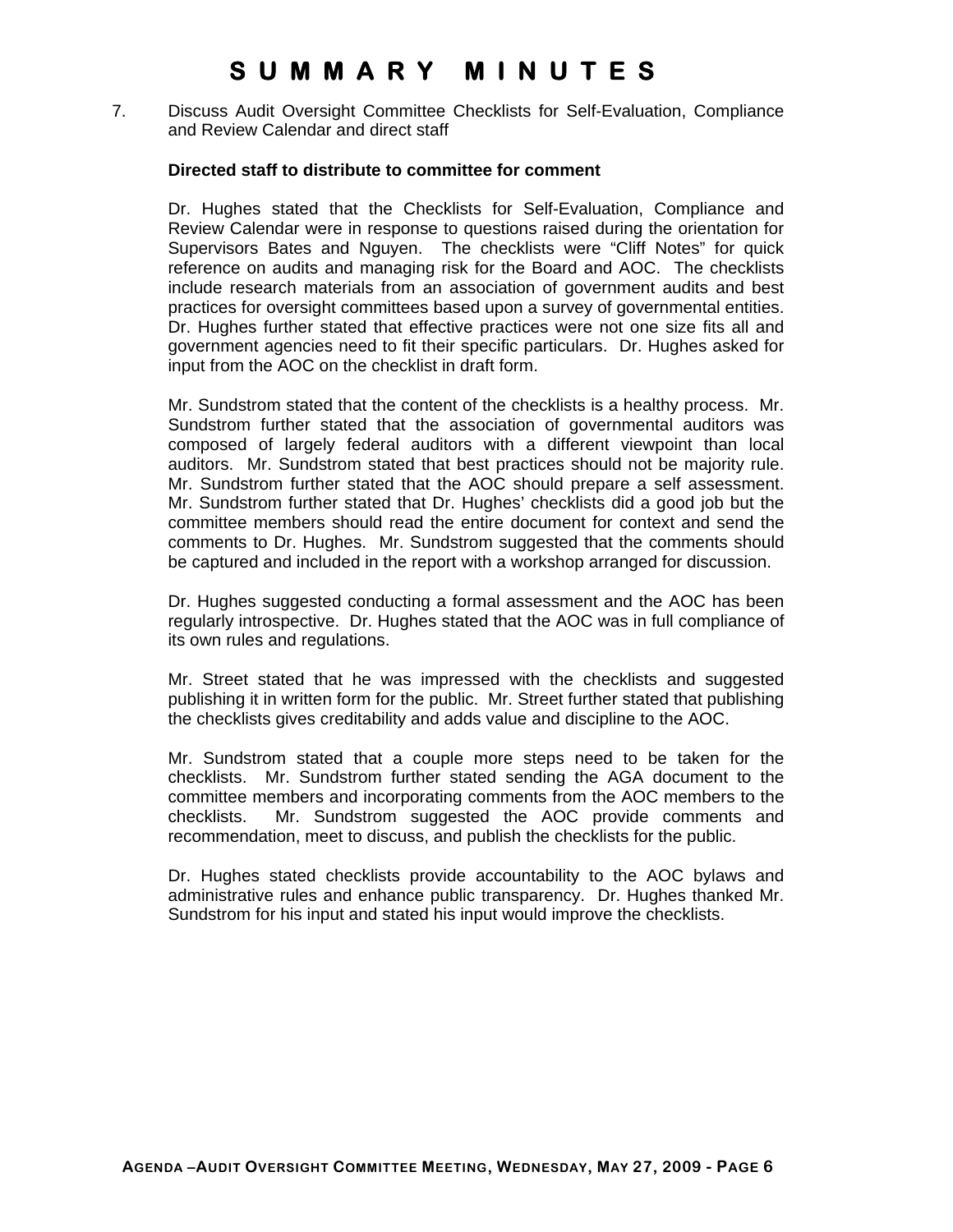- 8. Approve OC Internal Audit Department Status Report for Period July 1, 2008 through March 31, 2009, Executive Summaries of Audit Finding Summaries for the Period January 1, 2009 through March 31, 2009 VOTE: Motion-Carlson, Second-Franz (proxy for Mauk), Sundstrom-Yes, Bates-Excused, Nguyen-Excused **Approved**
- 9. Approve External Audit Coverage 3rd Quarter Status Report FY 08/09 VOTE: Motion-Franz (proxy for Mauk), Second-Carlson, Sundstrom-Yes, Bates-Excused, Nguyen-Excused  **Received and filed**

Mr. Street and Mr. Gorman left meeting at 2:28 p.m.

Dr. Hughes stated that the document reflects the status as of 3/31/09 and the department is on schedule with adjustments due to the many directives.

Mr. Sundstrom stated that the status report notes show three vacant positions with no plans to recruit. Mr. Sundstrom further stated that there is a need to understand the fiscal effect on reducing audit coverage and the AOC should discuss this at a future meeting.

Dr. Hughes stated that the department has a budget meeting with the EAs tomorrow. Dr. Hughes further stated that the department is going into 9% cost reduction due to frozen positions and other budget situations. Dr. Hughes stated that the department's cost reductions had three times the impact of other effected department. Dr. Hughes further stated that audit plan is narrowing the topics to high risk areas and leaving lesser risk areas not subject to review.

Ms. McKinney stated that the administrative manager vacancy cuts into the audit plan.

Mr. Sundstrom stated that the County is experiencing severe cuts across the board and tough times will get tougher.

Dr. Hughes stated that a long term remedy is needed to address the cuts in the future. Dr. Hughes further stated that the executive summary of findings was inspired by Dr. Carlson and helps out-lying departments as an early warning system. Dr. Hughes stated that the executive summary of findings provides a tool to other departments to be used proactively. Dr. Hughes further stated that the department is available to discuss the findings with other departments. Dr. Hughes stated that the external audit summary reported no significant issues and provides a good tracking mechanism for over 100 audits not including the CAFR and IAD assignments.